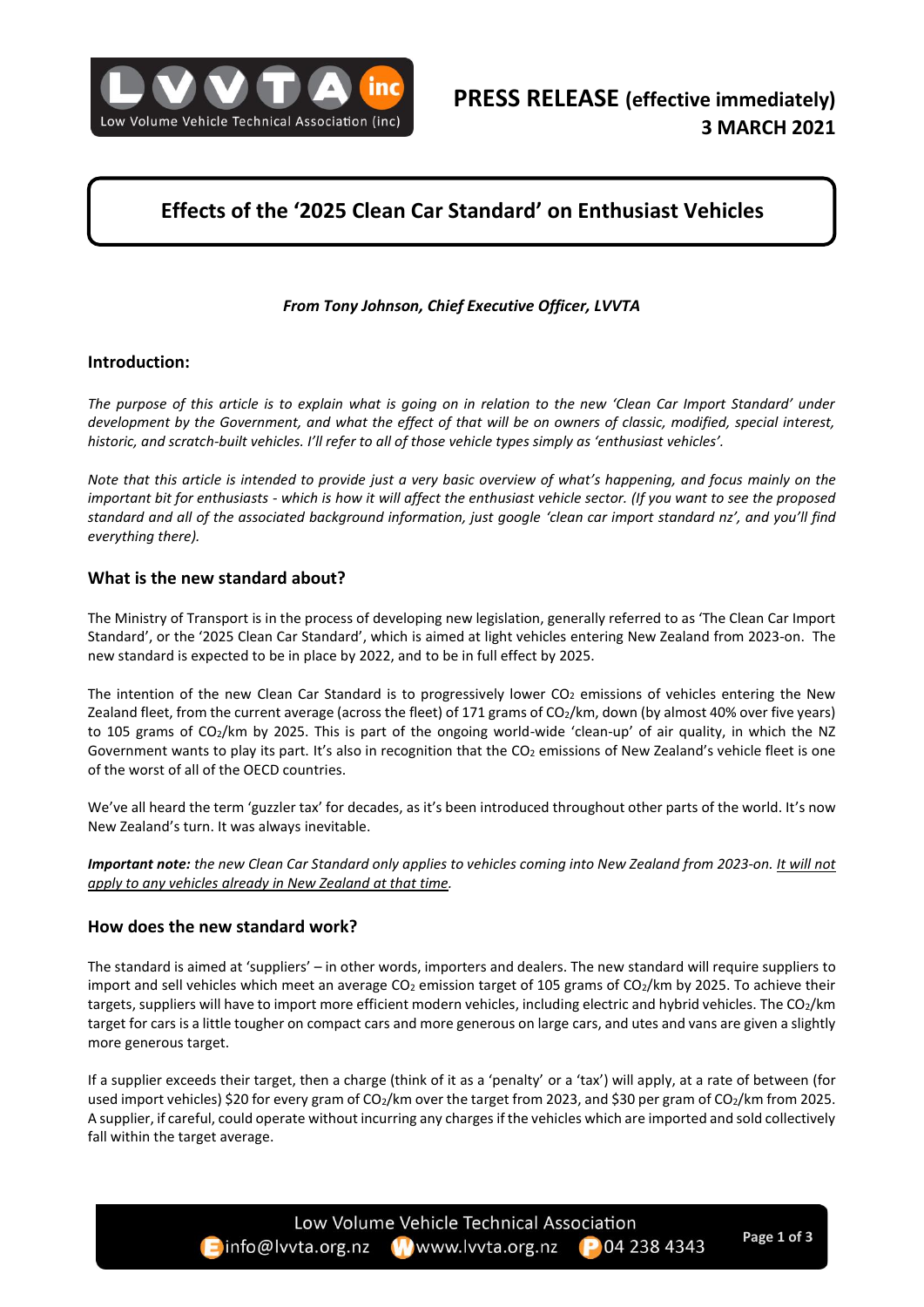A 2015 1.8 litre Toyota Corolla emits 143 grams of CO2/km, so that gives you an idea of how ambitious the Ministry's targets are. The only way to get an average, over a number of vehicles, which enables bigger-engined vehicles to come in, is to average out the emissions output of those vehicles with some electric, or at least hybrid vehicles. A 2015 (plugin hybrid version) Toyota Prius, for example, gives 43 grams of CO<sub>2</sub>/km. So, a few Prius-type vehicles (which are 60 or so grams of CO2/km under the target average) will be needed in order to offset a 2016 304 kW LS3 Holden SS-V Redline which produces 293 grams of CO<sub>2</sub>/km (which is 190 grams of CO<sub>2</sub>/km over the target average).

Without the 'offset' process to achieve the target average, the supplier will have to pay the 'charge' or 'tax' of \$25 for every gram of CO<sub>2</sub>/km over the target average. The 'charge for a large V6 luxury car might be up around the \$2000 mark, and a very high-performance car like that 304 kW SS-V Redline I mentioned earlier could be taxed by as much as \$4000. The charges might sound high, but we're actually getting a comparatively good deal on used cars when we consider that new car dealerships will be charged \$50 for every gram of CO<sub>2</sub>/km over the target average, and rising over time to \$75. Also, the charge we'll be paying in NZ is much less than what is being applied in European countries.

The same principles talked about above which apply to importers and dealers will also apply to us as individuals. If you or I want to import that Redline SS-V from Australia for ourselves in the future, we will have to pay that same charge. But, like the dealers, us individuals can avoid the charge – or at least reduce it – if we round up some other people who want to bring in a car that is below the target, and work with them as a 'group'.

*Important note:* Remember that the regulations aren't saying that you can't import a high-emitting vehicle – they're *just saying that you'll have to pay an extra charge if you do. Like a 'guzzler tax'. We will still be able to import any vehicle we want to.*

## **What about enthusiast vehicles?**

Everything I've talked about above applies to the modern car mass-market. If you're an enthusiast of modern highemitting vehicles like the 2016 Redline SS-V mentioned above, then there's a cost, but this is just the way of the world, and we're going to have to pay a price for big emitters into the future. The rest of the developed world has been doing this for years, and now we're catching up.

Now. Here's the important bit… For those of us into enthusiast vehicles (meaning old, classic, historic, special interest, or scratch-built vehicles), there's absolutely nothing to worry about. LVVTA, along with many other industry and enthusiast groups like the AA, Motor Trade Association, Motor Industry Association, Federation of Motoring clubs, The Vintage Car Club of NZ, NZ Hot Rod Association, and others, have an excellent relationship with the Ministry of Transport. As a result of that very good and long-standing relationship, the Ministry has no intention whatsoever to adversely affect our old car hobby. LVVTA has worked very hard over the past 30 years to make our regulators aware of the need to make concessions for the enthusiast sector, and these concessions have always been applied. When the Frontal Impact Rule and the Emissions Rule were developed some years ago, we worked with the Government to ensure they understood us, and to make allowance for our enthusiast vehicles. Because of this good relationship, and their high level of awareness of us, the Government has traditionally made provision that vehicles over 20 years old don't have to meet those rules.

With the implementation of the Clean Car Standard, it's no different. The enthusiast sector has been respectfully reminding the Ministry about the presence of enthusiast vehicles as the Ministry has been developing the Clean Car Standard. As a result, the Ministry has already proposed a number of exemptions to the Clean Car Standard. The Ministry's legislation, in its proposed form, contains the following section:

*"The Standard does not apply to the following light vehicles:*

- *vehicles intended primarily for military operational purposes;*
- *agricultural vehicles/equipment that are primarily driven on farms, such as tractors, harvesters, mowers, toppers, bailers;*
- *special interest vehicles (vehicles with historic value, or vehicles such as classic cars);*